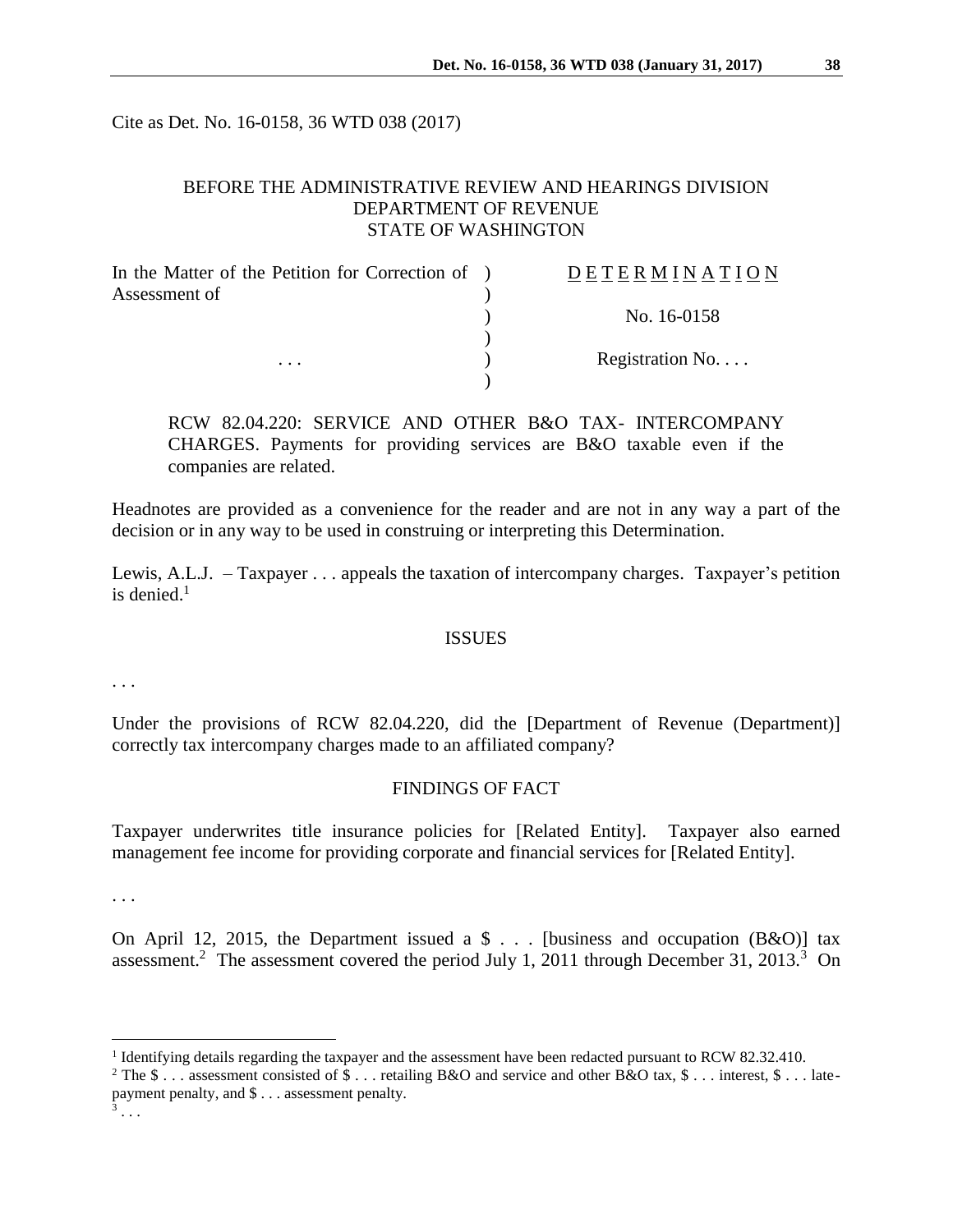April 13, 2015, the Department issued a second assessment, which consisted of use tax, interest, and penalties. 4

Taxpayer disagreed with the B&O tax assessment. On May 4, 2015, Taxpayer filed an appeal requesting correction of the assessment. Specifically, Taxpayer requested cancellation of penalties and the tax assessed on intercompany charges.

. . . Taxpayer protested the assessment of B&O tax on intercompany charges based on a claim that charges were really intra company charges and not intercompany charges.

# ANALYSIS

. . .

 $\overline{a}$ 

Taxpayer appealed the service and other activities B&O tax assessed on the monthly payments it received from [Related Entity] for providing "corporate and financial services."

RCW 82.04.080 defines the "gross income of the business" as:

the value proceeding or accruing by reason of the transaction of the business engaged in and includes gross proceeds of sales, compensation for the rendition of services, gains realized from trading in stocks, bonds, or other evidences of indebtedness, interest, discount, rents, royalties, fees, commissions, dividends, and other emoluments however designated, all without any deduction on account of the cost of tangible property sold, the cost of materials used, labor costs, interest, discount, delivery costs, taxes, or any other expense whatsoever paid or accrued and without any deduction on account of losses.

RCW 82.04.090 defines the term "value proceeding or accruing" as:

[T]he consideration, whether money, credits, rights, or other property expressed in terms of money, actually received or accrued.

RCW 82.04.220 imposes the B&O tax itself, and the measure of the tax is the gross proceeds of sales or the gross income of the business:

There is levied and shall be collected from every person a tax for the act or privilege of engaging in business activities. Such tax shall be measured by the application of rates against value of products, gross proceeds of sales, or gross income of the business, as the case may be.

The B&O tax, then, is plainly imposed on gross receipts, and the legislative intent plainly was to include all income and not to allow any deductions for any expenses.

<sup>&</sup>lt;sup>4</sup> The \$ . . . assessment covered the period July 1, 2011 through December 31, 2013 and consisted of \$ . . . use tax, \$

<sup>. . .</sup> interest, \$ . . . late-payment penalty, and \$ . . . assessment penalty.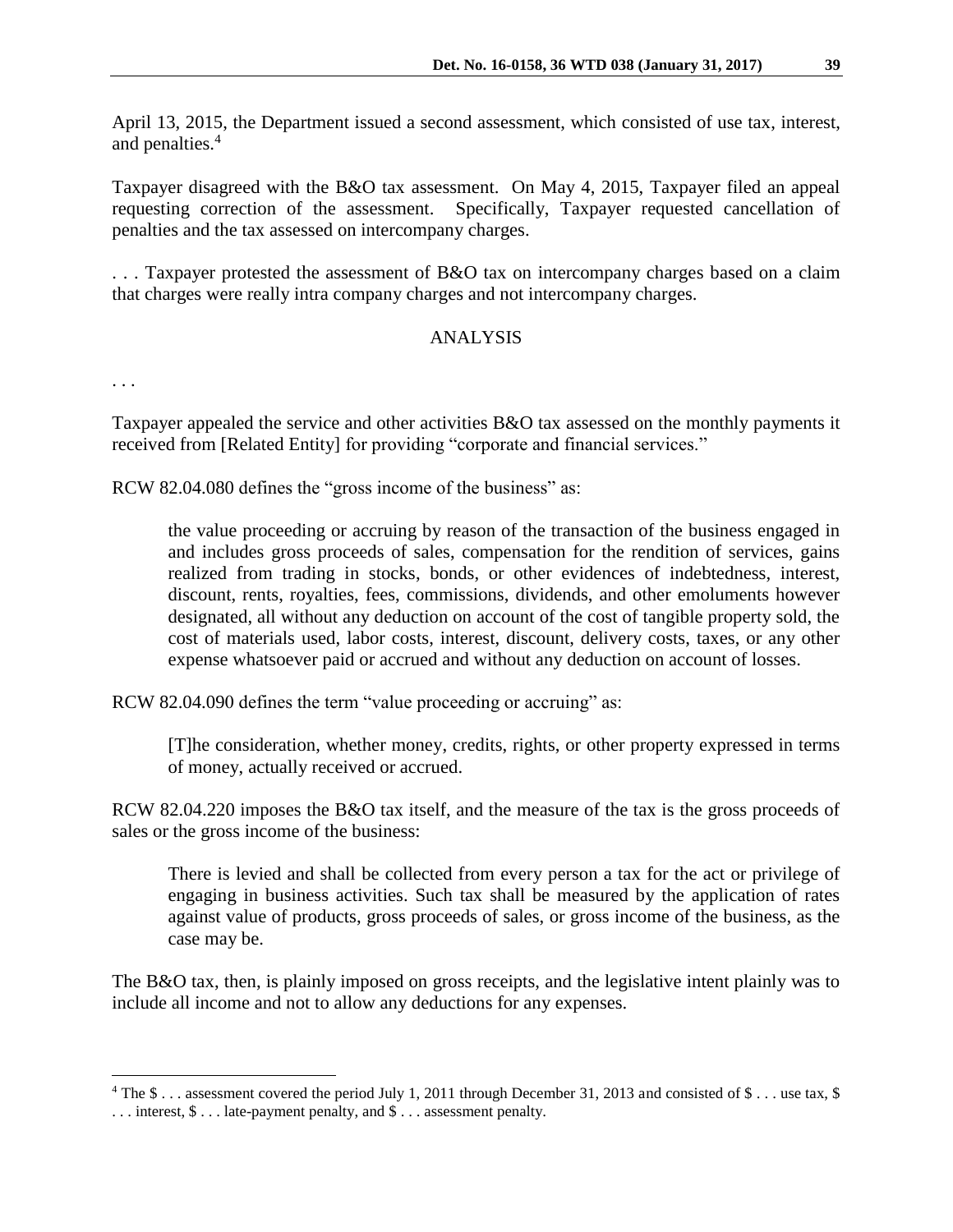The question of whether transactions between related entities are taxable is not new. As Excise Tax Advisory ("ETA") 3134.2009 states:

The Department has addressed the question of transactions between related entities on many occasions. In an effort to simplify the information available to taxpayers, the Department has consolidated these excise tax advisories into a single document.

WAC 458-20-203 (Rule 203) states:

Each separately organized corporation is a "person" within the meaning of the law, notwithstanding its affiliation with or relation to any other corporation through stock ownership by a parent corporation by the same group of individuals.

Each corporation shall file a separate return and include therein the tax liability accruing to such corporation. This applies to each corporation in an affiliated group, as the law makes no provision for filing of consolidated returns by affiliated corporations or for the elimination of intercompany transactions from the measure of tax.

Each unincorporated association organized under the Massachusetts Trust Act of 1959 (chapter 23.90 RCW) is likewise taxable in the same way as are separate corporations.

The principles of Rule 203 apply to all business organizations including, but not limited to, limited liability companies (LLC), limited partnerships, and joint ventures. See also WAC 458-20-170(2)(f).

While intra-company transactions are not taxable (See WAC 458-20-201), business transactions between different persons are subject to taxation unless there is a specific deduction or exemption. The fact that entities are related does not change the fact that they are separate persons for tax purposes. Rule 203. *Washington Sav-Mor Oil Co. v. Tax Comm.*, 58 Wn.2d 518 (1961).

[*See also* ETA 3194.2015 ("Compensation for services is subject to B&O tax regardless of whether the services are provided by an affiliate or by an unrelated person.").

Taxpayer maintained that it is unfair that it must pay B&O tax on transactions between it and an affiliated company when other similarly situated companies avoid the tax by not recording the transactions. ETA 3134 is clear that transactions between related companies are taxable. . . .

The state [B&O] tax makes no provision for consolidating returns of affiliated corporations or eliminating inter-company transactions from taxation. Det. No. 86-309, 2 WTD 83 (1986). Salaries and related administrative costs attributable to employees provided to affiliated companies and allocated between such companies are properly included within the service B&O tax measure. Dets. No. 85-308A  $&$  86-20A, 1 WTD 415 (1986). A business must bear the tax